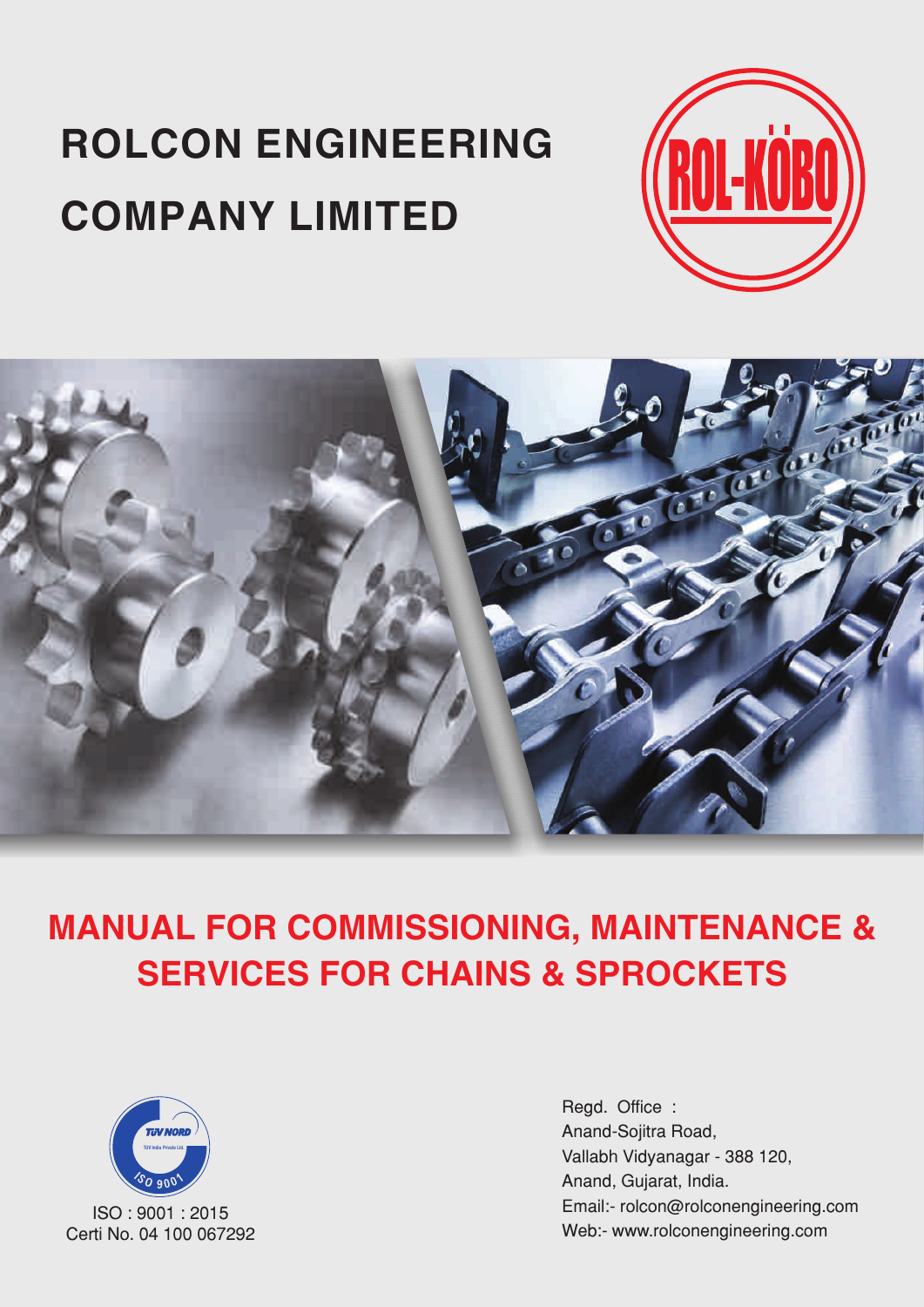

# **INSTALLATION :**

# **General Requirements**

- Shaft Alignment Shaft must be rigidly supported in properly designed bearings. Shaft displacement will destroy the initial alignment and shorten chain and sprocket life. Align the shafts horizontally with a leveling device. Head and tail shafts must be parallel and at 90° to the direction of travel of the chain. Take-ups provided asmeans for shaft alignment and chain tension adjustment. 1.
- Sprocket alignment-Sprockets must be in a line and not offset on the shafts. Abnormal sprocket and chain sidebar wear will result if alignment is not maintained. 2.

When multi strands of chain must operate as a unit, as in multi strands equipment, the sprocket teeth on the head shaft must be timed to pick up the load on each chain simultaneously, aligning the keyways in the shaft and strand then aligning the keyways of the sprockets, on tooth centerline will assure the proper match. Sprockets should be ordered "keywayed-in-line and matched in pairs". Since the tail shaft is an idling shaft, it is usually keyed to only one sprocket. The other sprocket (s) is held in alignment by set collars and is allowed to turn freely. This permits the sprocket to position itself if uneven wear takes place in the chain strands.



SPROCKET ALIGMENT SPROCKETS KEYED IN LINE

3. Chain-Place the chain around the sprockets with the free ends meeting on one sprocket, when assembling straight sidebar chains, insert the connecting link and then the closing ber over the pins. Drive the closing bar onto both pins at the same time taking care not to bend the link. Most chains are designed with a "press-fit" between the pins and bars. do not grind away a pin end so that it fits loosely in the chain sidebar.

If a multiple strand installation where the chains must operate as a unit, be sure the chains are reasonably matched for equal length. Uneven loading may result, if they are not matched. Proper chain tension is essential. A chain thar is too tight will cause an overtoad condition. A chain that is too loose may cause pulsations or interference, which result in abnormal chain and sprocket wear.

4. Freedom from interference-contact between the moving parts of the equipment and adjecent objects must not occur. Clearance should be provided to allow for normal chain sag and take-up movement. Guides and tracks should be smooth and free of foreign objects. Exit and entry points of guides and tracks must permit the chain to pass with a minimum amount of impact or interference.

lubricants such as oil and grease should always be applied between the inner and outer linkplates on the side facing the chain Wheel. A periodic cleaning of the chain to remove abrasive elements, dirt and sticky materials will prolong the working life. In addition to the lubricants mentioned, dry lubricants may be employed for particular. applications. Thease are generally sprinkled, Sprayed or brushed on before chain assembly.

### **(2) Assembly of Link Chains :**

Link chains are generally joined by fastening links. Wherever possible, chains with an even number of links should be used, so that the chains begin and end with an inner link to be joined by a no. 10 straight connecting link. An uneven number of links will necessitate the use of a cranked link, which will adversely affect the breaking strength of the chain and decrease it by about 20%. When cutting continuous chain into specific lengths attention is to be paid that the outer link taken off must not be re-used. Chain Wheels must be in perfect alignment and should be fitted as close as possibe to the point of support. Care should also be taken that the shafts are parallel. As ti the positioning of shafts an inclination of 60 degree to the horizontal is recommended. Vertically arranged centre drives necessitate constant tension adjustment to prevent the chain - from disengaging from the lower Wheel. Chain sag must not exceed 2% of the centre distance, and should be as little as possible on impulsive drives. Chain sag can be adjusted either by alteration of shaft centres, by retightening the tension station, or by adjusting the jockey or tension rail. Overtightening of the chain should be avoided, since in addition to impeding an extra load on the bearings, this will lead to quick wear and noisy running. The tightener should have a tension-adjusting movement of at least 1.5 times the pitch to allow -for removal of a 2-pitch assembly.

### **(3) Chain Wheels :**

Chain life depends in part, of course, on the correct construction and toothing of the Wheel. In general, the number of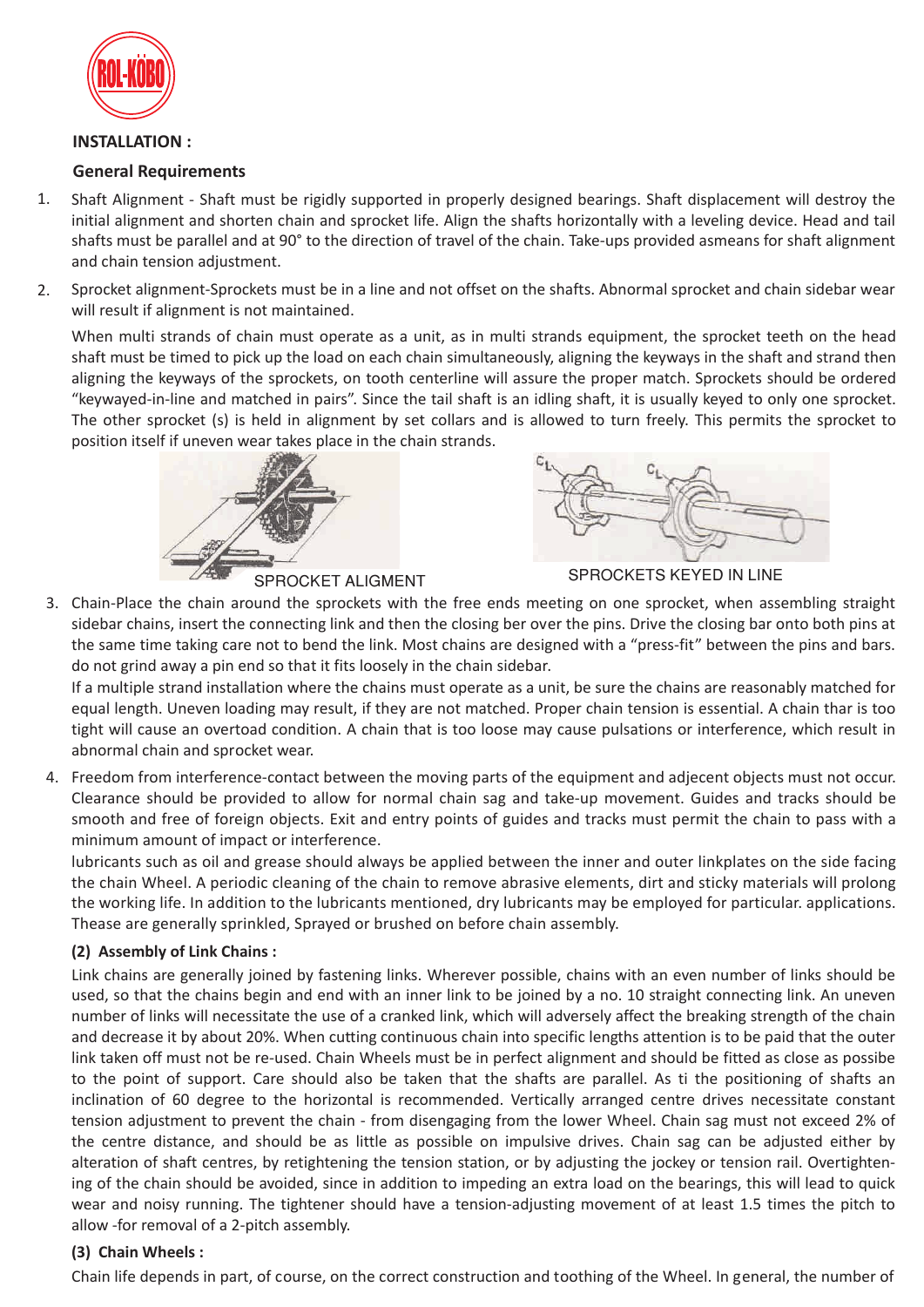

teeth on driving Wheel is atleast 19. Jockeys and pinions used in secondary duty jobs may have a minimum of 13 teeth. For high-speed and impulsive drives it is recommended that the teeth be heat treated to increase wear resistance. Chain lap on the Wheels should not be less than 20 degree, and the transmission ratio of 1:8 should not be ex-ceeded. The number of teeth on the wheels and the number of links in the chain should be correlated in such a way that the same roller will not, after each revolution, engage in the same tooth gap. In extreme cases, conveyor chains with large pitches and running at relaively low speeds will operate over Wheels with a minimum of 6 teeth.

### **Start-up**

- Adjust chain tension. On high temperature applications chain must be adjusted while cold. 1.
- Check equipmcnt and surrounding area for tools, loose parts, etc., which migh obstruct conveyor operation or create a safety hazard. 2.
- Jog equipment thru one complete cycle. 3.
- Start equipment and run with no load make certain that all chain Joints flcx freely. 4.
- If the application permits the use of oil, lubricate each chain Joint well with a good grade of non detergent petroleum base oil. The oil should be applied between the sidebars at each Joint and be of a viscosity such that it will flow freely into the pin-bushing area. Grease may be used if it can be applied (forced) directly to the pin-bushing area. However, heavy grease applied to the outside will not flow into the Joint and may even act as a barrier to subsequent lubrication or trap conlained materials inside the Joint. 5.

A break-in running period of 8 to 12 hours, under no load, will normally allow the chain Joints to seat properly. It is normal for the chain to elongate slightly during this period. A final adjustment of the take-ups may be required.

### **OPERATION**

### **Loading**

Loading any equipment should be accomplished as gently as possible to reduce impact. The load should, if possible to reduce impact. The load should, if possible, be placed or slid onto the equipment to reduce surging caused by rough and irregular loading.

Unload a equipment before shutting it down. Starting a loaded equipment places extra strain on all the equipment.

A equipment should be run occasionally during extended shut down periods to keep the working parts of the system free from corrosion and in operating condition. Overloads and shortened life will result, if the system is allowed to bind up form corrosion.

### **MAINTENANCE**

A chain like any other operating equipment, requires good maintenance to obtian long life and satisfactory performance. In the following paragraphs, it is assumed that : (1) the components of the system have been properly selected for the application; (2) the shafts, sprockets and equipment have been installed correctly; and (3) adequate lubrication has been provided.

### **Inspection Schedule**

The major requirement is to establish a practical schedule and to follow it faithfully. Experience will indicate any need for changes in the Schedule. As with all new equipment, some readjustment may be required during the intial "break-in" period. Therefore, the intial schedule should provide for frequent inspections. After the system has been run-in, the time between inspections may be extended. Such changes should be made gradually as experience dictates.

### **INSPECTION ITEMS :**

- Lubrication it has been shown that a separating wedge of fluid lubricant is formed in operating chain Joints much Like that formed. Therefore, fluid lubrication must be applied to assure an ample oil supply to minimize metal to metal contact. 1.
	- Make sure the lubrication schedule is being followed, and that the oil is being properly applied. Manual -
	- Inspect the filling of oiler cups and the rate of feed. Check that the feed pipes are not closed and are properly positioned over the chain. Drip
	- Inspect the oil level and check that there is no sludge. Drain, flush and refill the system as the application requires. **Bath**

If the chains have not been lubricated properly, the joints may have a brownish (rusty) color and the pins of the connecting link of the chain, when removed, may be discolored (light or dark brown). Also, the pins may be roughened grooved or galled.

Properly lubricated chains will not show the brownish colour at the joints but will be brightly polished with a very high luster.

Wear on link plates and sides of sprocket teeth-such wear indicates misalignment. 2.